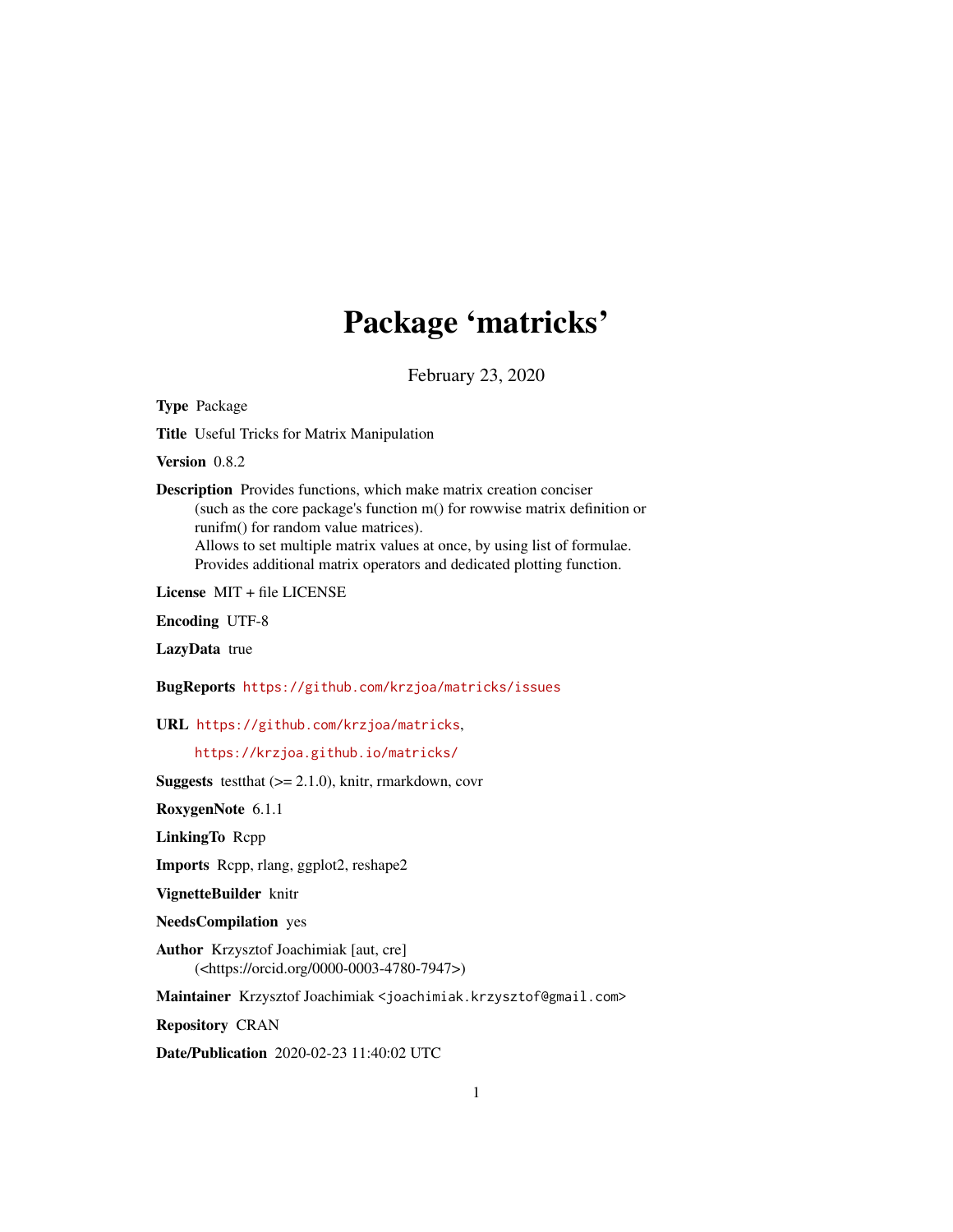### <span id="page-1-0"></span>R topics documented:

| Index |                                                                                                             | 15             |
|-------|-------------------------------------------------------------------------------------------------------------|----------------|
|       | with same dims $\ldots \ldots \ldots \ldots \ldots \ldots \ldots \ldots \ldots \ldots \ldots \ldots \ldots$ |                |
|       |                                                                                                             |                |
|       |                                                                                                             |                |
|       |                                                                                                             |                |
|       |                                                                                                             |                |
|       |                                                                                                             |                |
|       |                                                                                                             |                |
|       |                                                                                                             |                |
|       |                                                                                                             | -9             |
|       |                                                                                                             | -8             |
|       |                                                                                                             | $\overline{7}$ |
|       |                                                                                                             | 7              |
|       |                                                                                                             | 6              |
|       |                                                                                                             | 5              |
|       |                                                                                                             | $\overline{4}$ |
|       |                                                                                                             | $\overline{4}$ |
|       | at                                                                                                          | 3              |
|       |                                                                                                             | $\overline{2}$ |

|  | antidiag |  |
|--|----------|--|
|  |          |  |

ag *Matrix antidiagonals* 

### Description

Extract or replace the antidiagonal of a matrix, or construct a antidiagonal matrix.

### Usage

```
antidiag(x = as.numeric(c(1)), nrow = NULL, ncol = NULL)
```
antidiag $(x)$  <- value

### Arguments

| x     | matrix, vector or 1D array, or missing.                                                                                                          |
|-------|--------------------------------------------------------------------------------------------------------------------------------------------------|
| nrow  | number of rows (optional; when x is not a matrix)                                                                                                |
| ncol  | number of columns (optional; when x is not a matrix)                                                                                             |
| value | either a single value or a vector of length equal to that of the current antidiagonal.<br>Should be of a mode which can be coerced to that of x. |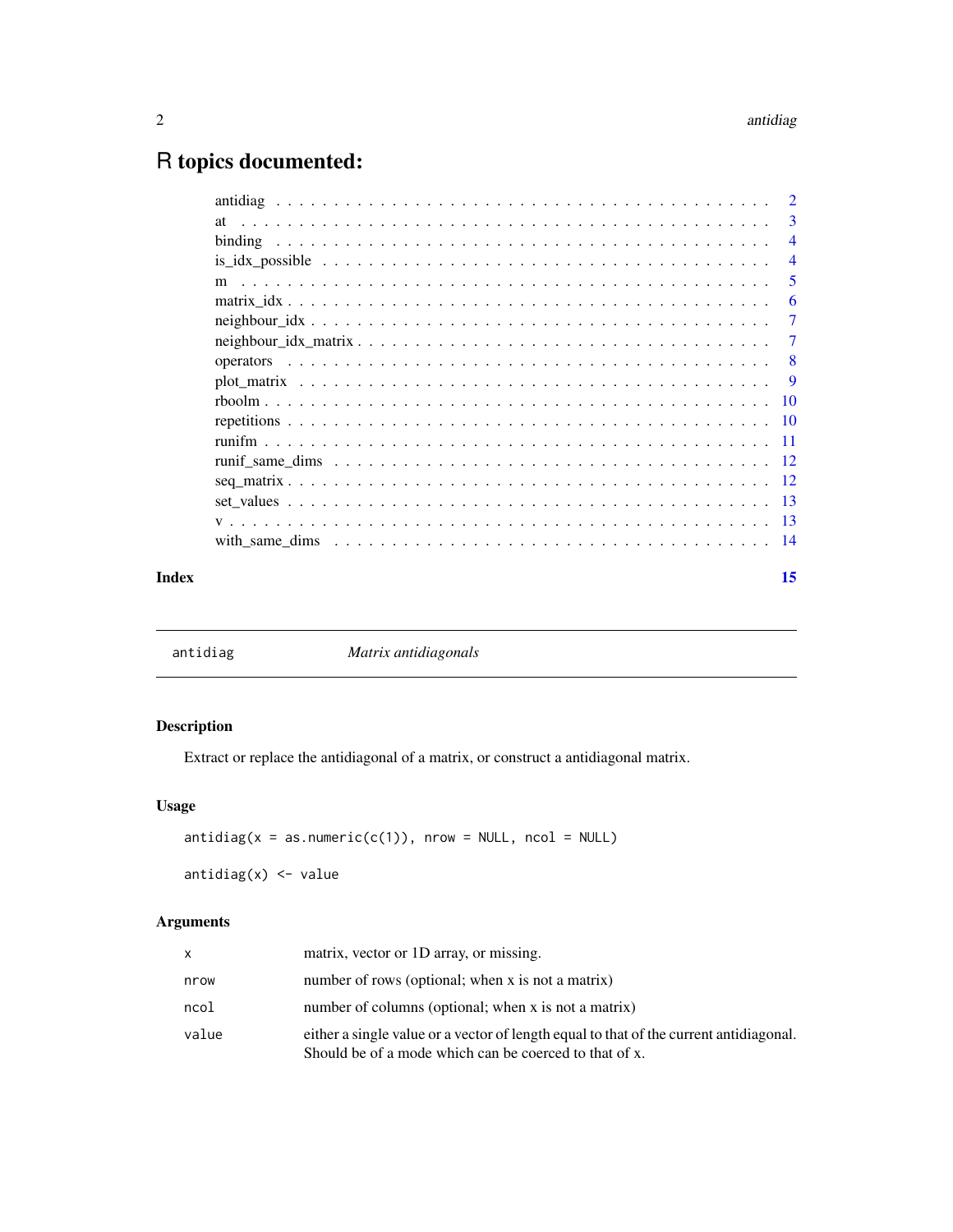#### Examples

```
# Extracting antidiag
antidiag(diag(3))
# Creating antidiagonal matrix
antidiag(7, 3, 3)
antidiag(1:5, 3, 3)
# Assigning antidiagonal
mat < -matrix(0, 3, 3)antidiag(mat) <-c(3, 4, 5)mat
```
at *Set or get matrix value at index vector*

#### Description

This function allows to access matrix values by passing indices as vector

#### Usage

at(mat, idx) at(mat, idx) <- value

#### Arguments

| mat   | matrix                        |
|-------|-------------------------------|
| idx   | two-element integer vector    |
| value | a value to be assign at index |

#### Value

'at' function: value from matrix at index idx

#### Examples

```
mat <- matrix(0, 3, 3)
idx < -c(1, 2)# Typically, given matrix and row-column indices as two-element vector, we should do it like this:
mat[idx[1], idx[2]]
mat[idx[1], idx[2]] <- 8
# Using `at`, we can do it simplier!
at(mat, idx)
at(mat, idx) <- 7
mat
at(mat, idx)
```
<span id="page-2-0"></span>at  $\frac{3}{3}$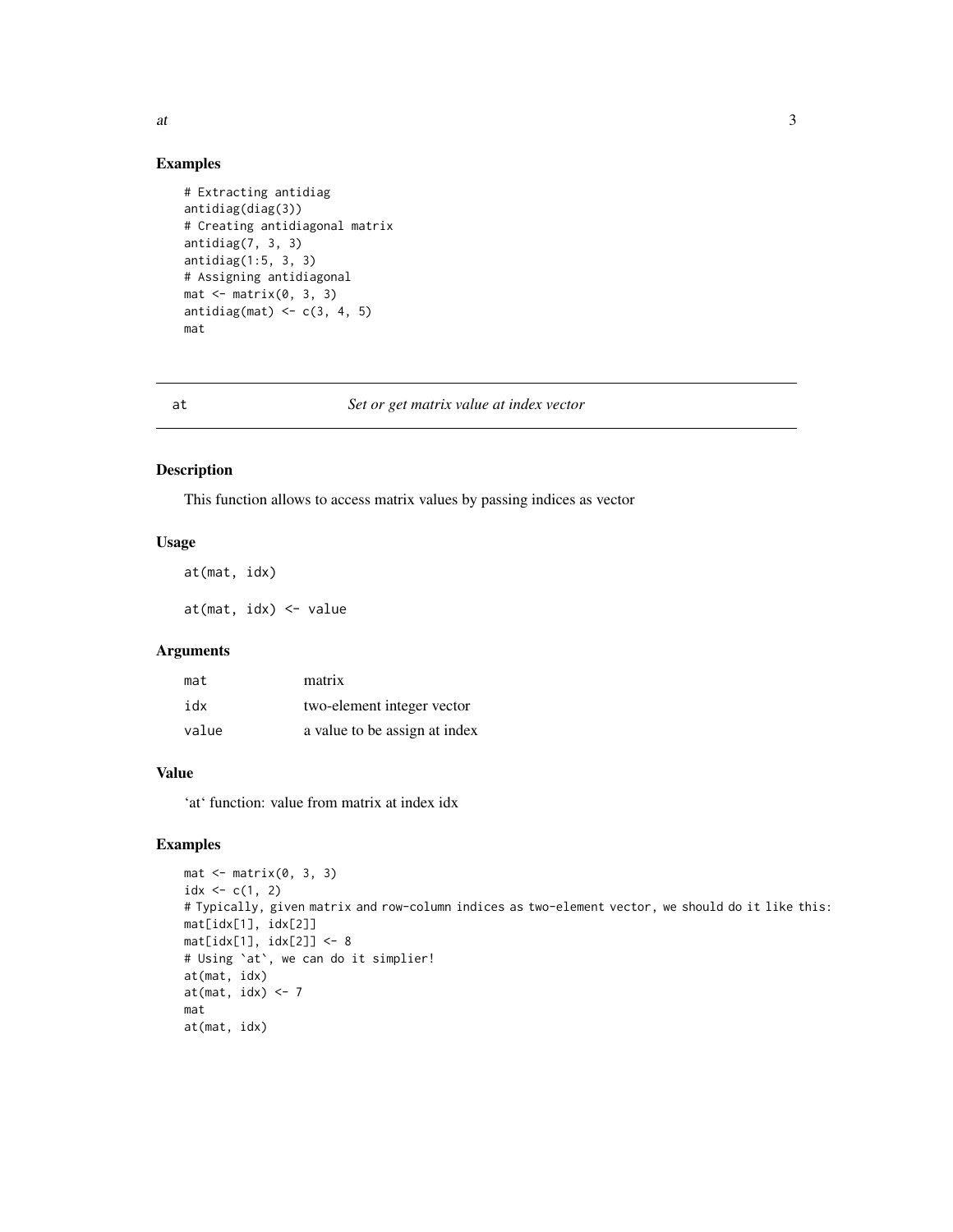<span id="page-3-0"></span>

This functions works very similar to well-known base 'cbind' or 'rbind' function. However, there is one big difference between these functions. If you pass a vector, each value will be get individually.

#### Usage

```
col\_bind(...)
```
row\_bind(...)

#### Arguments

... single values, vectors, matrices or data.frames

#### Value

a matrix being a product of matrix/vector/values binding

#### Examples

```
# `col_bind` vs `cbind`
cbind(1,2,3,4,5)
col_bind(1,2,3,4,5)
cbind(1:5)col\_bind(1:5)cbind(matrix(3, 3, 3), 0.33, 4:7)
col_bind(matrix(3, 3, 3), 0.33, 4:7)
# `row_bind` vs `rbind`
rbind(1,2,3,4,5)
row_bind(1,2,3,4,5)
rbind(1:5)row_bind(1:5)
rbind(matrix(3, 3, 3), 0.33, 4:7)
row_bind(matrix(3, 3, 3), 0.33, 4:7)
```
is\_idx\_possible *Is idx possible in given matrix?*

#### Description

Is idx possible in given matrix?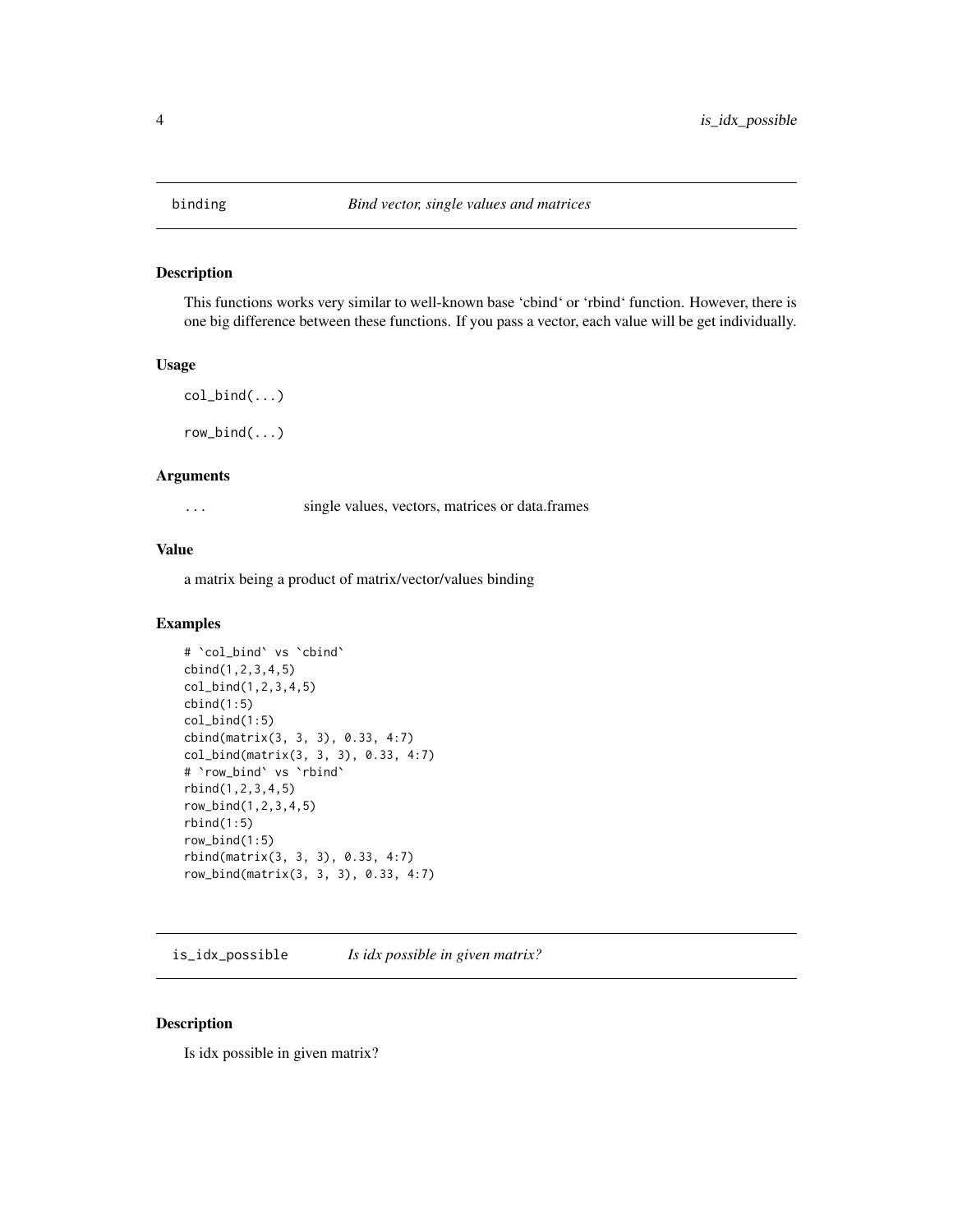#### Usage

is\_idx\_possible(mat, idx)

#### Arguments

| mat | matrix             |
|-----|--------------------|
| idx | two-element vector |

#### Examples

is\_idx\_possible(matrix(0, 3, 3), c(4, 5)) is\_idx\_possible(matrix(0, 3, 3), c(3, 2))

#### m *A shortcut to create matrix defining rows*

#### Description

One of the main functionalities of the package. It is an alternative to standard way we define matrices in R.

#### Usage

 $m(\ldots)$ 

#### Arguments

... Single values, vectors, matrices and '|' as special symbol which breaks input on the rows.

#### Value

matrix with defines elements

#### Examples

```
# Typically, we define matrices like this:
x \leftarrow \text{matrix}(c(1, 2, 3,4, 5, 6,
              7, 8, 9), nrow=3, byrow=TRUE)
x
# However, this way of ceating matices seems to be
# a little bit clunky. Using `matricks`, we can do
# it in more staightforward way dividing our input
# into rows by using special symbol `|`
x \leq m(1, 2, 3)4, 5, 6|
       7, 8, 9)
```
<span id="page-4-0"></span> $m \hspace{2.5cm}$  5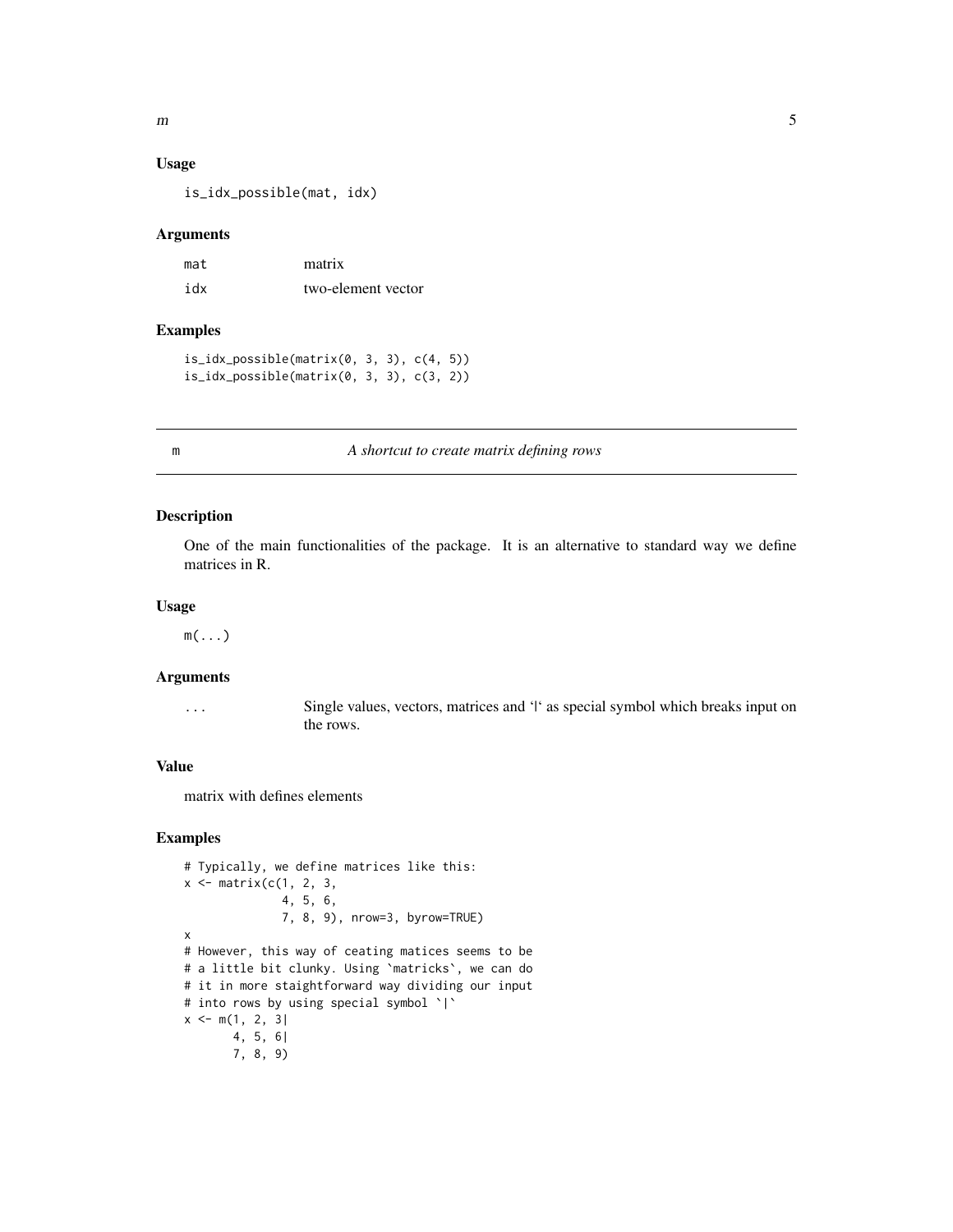```
x
# Moreover, we can pass to the `m` function
# whole sequences or even matrices.
x \leq -m(1:5 \mid 6:10 \mid 11:15)x
# We can combine multiple matrices into one
m(diag(3), \quad diag(3) * 3)diag(3) * 3, diag(3) )
```
#### matrix\_idx *Get available marix indices*

#### Description

Get available marix indices

#### Usage

```
matrix_idx(mat, n.row = NULL, n.col = NULL, mask = NULL)
```
#### Arguments

| mat   | matrix                           |
|-------|----------------------------------|
| n.row | number of rows; default: NULL    |
| n.col | number of columns; default: NULL |
| mask  | logical matrix; default: NULL    |

### Examples

```
T <- TRUE; F <- FALSEmat < -matrix(0, 3, 3)mask <- m(T, T, F | T, F, T | F, F, T)
# All poss
matrix_idx(mat)
matrix_idx(mat, mask = mask)
matrix_idx(mask = mask)
```
<span id="page-5-0"></span>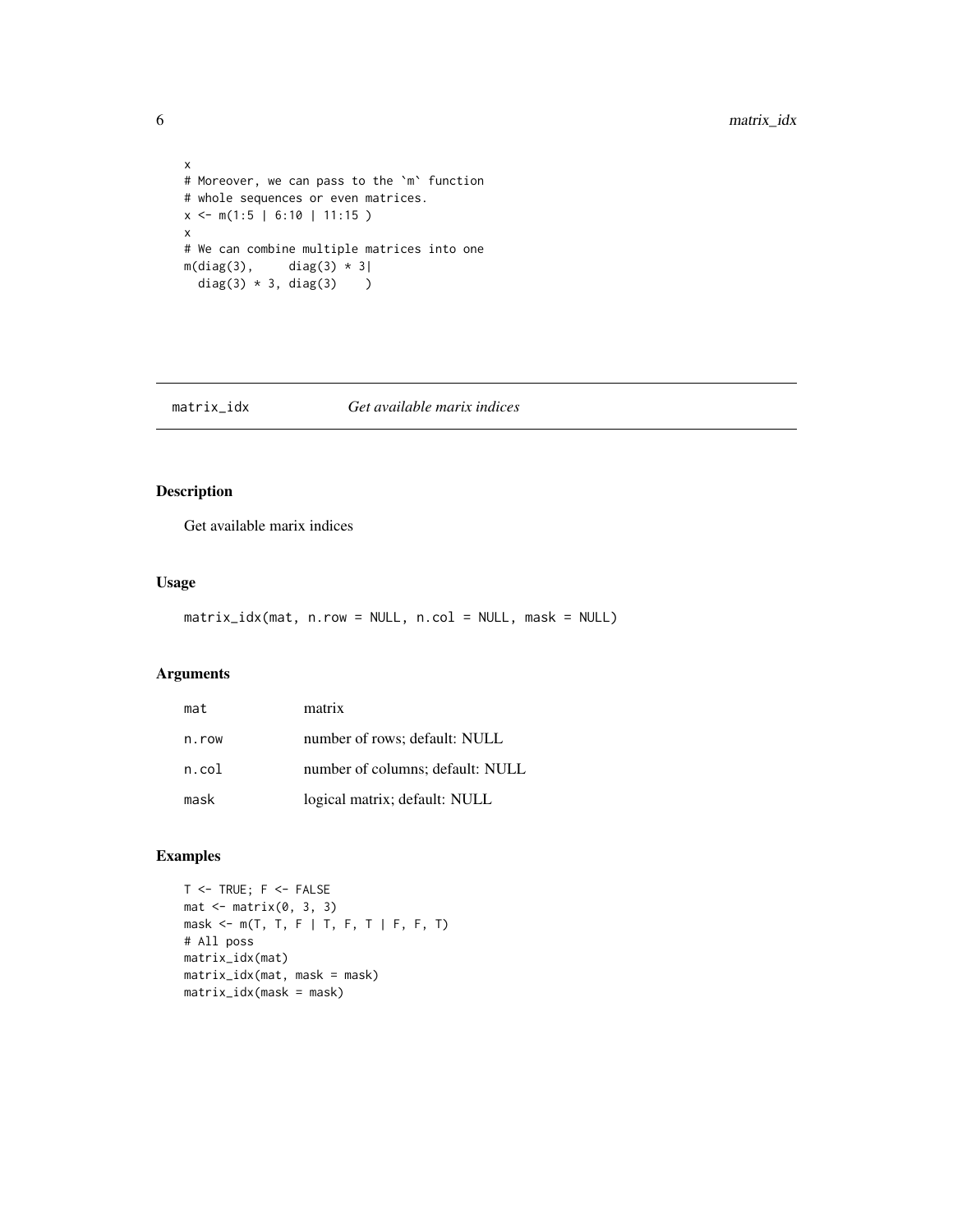<span id="page-6-0"></span>

Get all indices in neighbourhood

#### Usage

```
neighbour_idx(mat, idx, mask = NULL, diagonal = TRUE,
  include.idx = FALSE)
```
#### Arguments

| mat         | matrix or data frame        |
|-------------|-----------------------------|
| xhi         | two-element vector          |
| mask        | logical matrix; optional    |
| diagonal    | include diagonal neighbours |
| include.idx | include current index       |

#### Examples

```
mat < -matrix(0, 3, 3)neighbour_idx(mat, c(1, 2))
neighbour_idx(mat, c(1, 2), diagonal = FALSE)
neighbour_idx(mat, c(1, 2), diagonal = FALSE, include.idx = TRUE)
# With mask
mat < -matrix(0, 3, 4)mask <- m(FALSE, FALSE, TRUE, TRUE |
         FALSE, FALSE, FALSE, FALSE |
          TRUE, TRUE, FALSE, TRUE)
neighbour_idx(mat, c(1, 2), mask = mask)
```
neighbour\_idx\_matrix *Create matrix of lists, where each one contains list of neighbour field coordinates*

#### Description

Create matrix of lists, where each one contains list of neighbour field coordinates

#### Usage

```
neighbour_idx_matrix(mat, mask = NULL, diagonal = TRUE,
  random.select = NULL)
```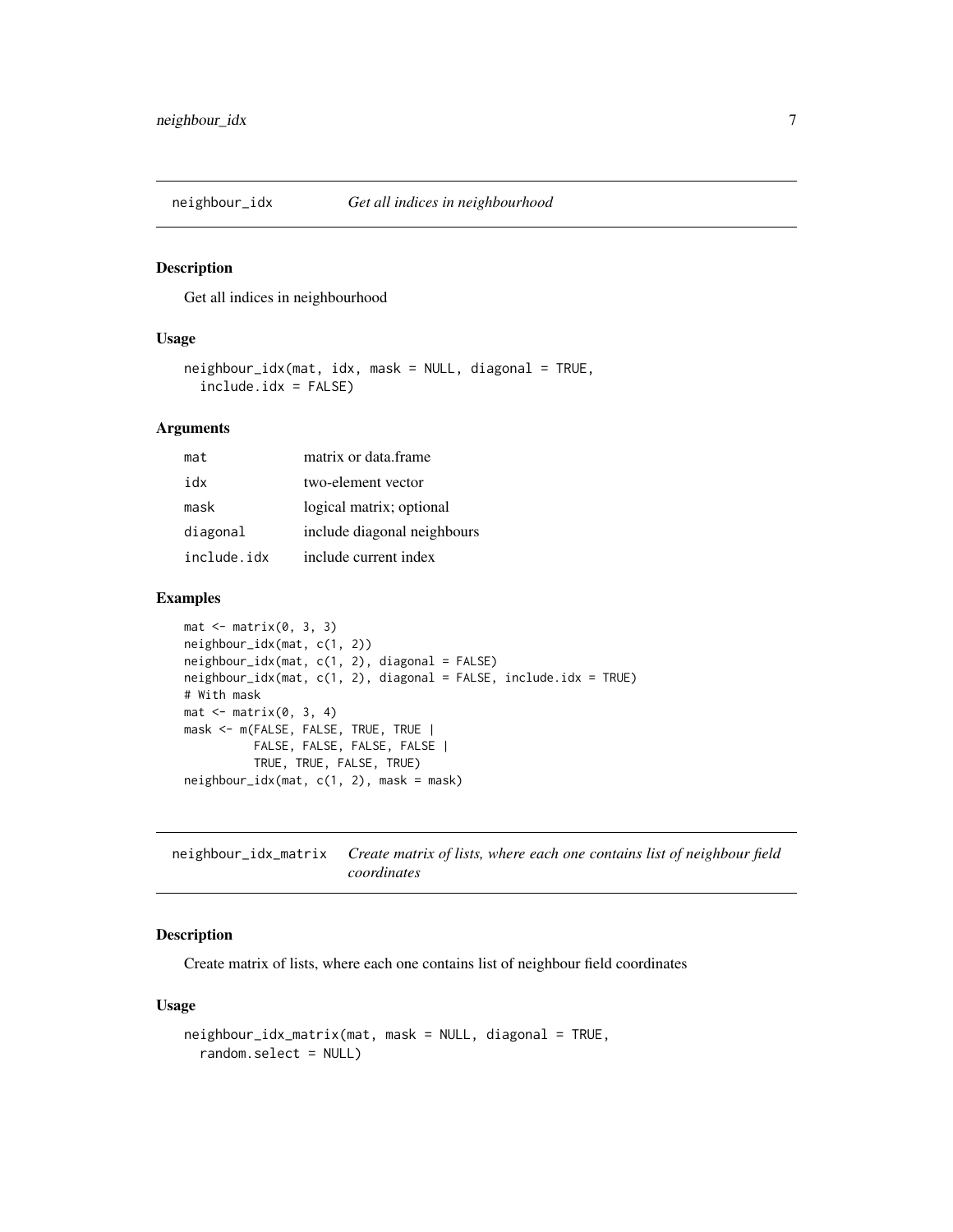#### <span id="page-7-0"></span>Arguments

| mat      | matrix                                                                  |
|----------|-------------------------------------------------------------------------|
| mask     | logical matrix. Its dimensions must be identical with dimensions of mat |
| diagonal | logical, get diagonal neighbours                                        |
|          | random.select select one random neighbour                               |

#### Examples

```
T <- TRUE; F <- FALSEmat < -matrix(0, 3, 3)mask <- m(T, T, F | T, F, T | F, F, T)
nimat <- neighbour_idx_matrix(mat, mask, diagonal = TRUE)
neighbour_idx_matrix(mat, mask, diagonal = TRUE, random.select = 1)
```
#### operators *Binary operations on matrices/vectors*

#### Description

This operator allows to do elementwise operation of two algebraic object i.e. matrices/vectors. There is one required condition to perform such operation: at least one domension values from both objects must be the same

#### Usage

a %m% b a %d% b

a %-% b a %+% b

#### Arguments

| a | matrix/vector |
|---|---------------|
| h | matrix/vector |

#### Value

Matrix/vector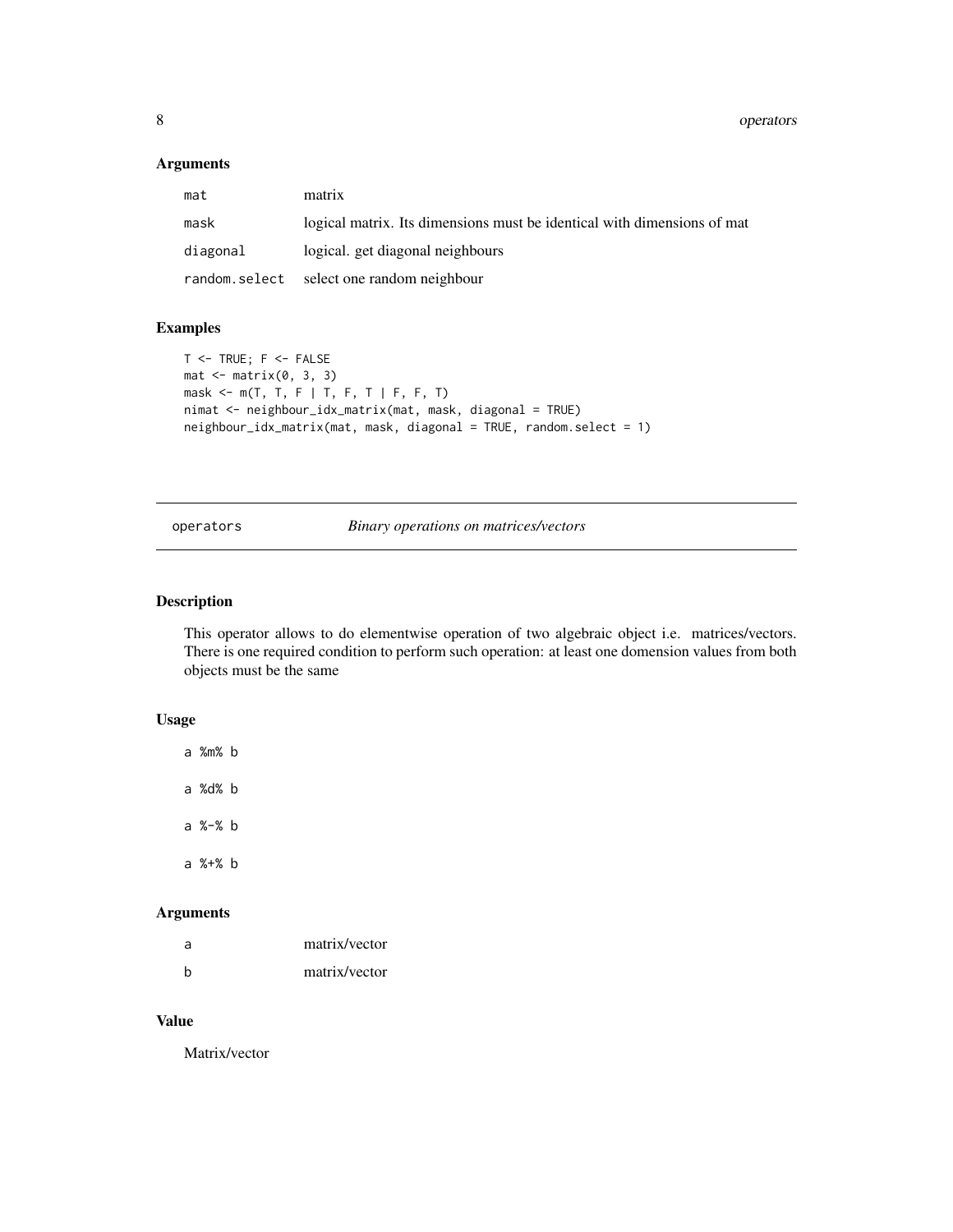### <span id="page-8-0"></span>plot\_matrix 9

#### Examples

```
# Multiply
m(1, 2, 3 | 4, 5, 6 | 7, 8, 9) %m% v(5,4,3)
# Divide
m(1, 2, 3 | 4, 5, 6 | 7, 8, 9) %d% v(5,4,3)# Add
m(1, 2, 3 | 4, 5, 6 | 7, 8, 9) %+% v(5,4,3)# Subtract
m(1, 2, 3 | 4, 5, 6 | 7, 8, 9) %-% v(5, 4, 3)
```
plot\_matrix *Plot a matrix*

#### Description

This function allows us to plot matrices easily

#### Usage

```
plot_matrix(x, ...)
## S3 method for class 'matrix'
plot(x, \ldots)
```
#### Arguments

|                   | a matrix                                     |
|-------------------|----------------------------------------------|
| $\cdot\cdot\cdot$ | for S3 generic API consistency; does nothing |

#### Value

a ggplot object

#### Examples

```
T <- TRUE; F <- FALSEx1 \le m(T, T, T, F, T)T, T, F, T, T |
       F, T, T, T, F |
       T, T, T, T, T |
       F, F, T, T, T |
       F, T, T, T, F)
plot_matrix(x1)
x2 <- m(T, T, T, F, T |
       T, T, F, T, T )
plot(x2)
x3 <- m(runif(3) | runif(3) | runif(3))
plot(x3)
```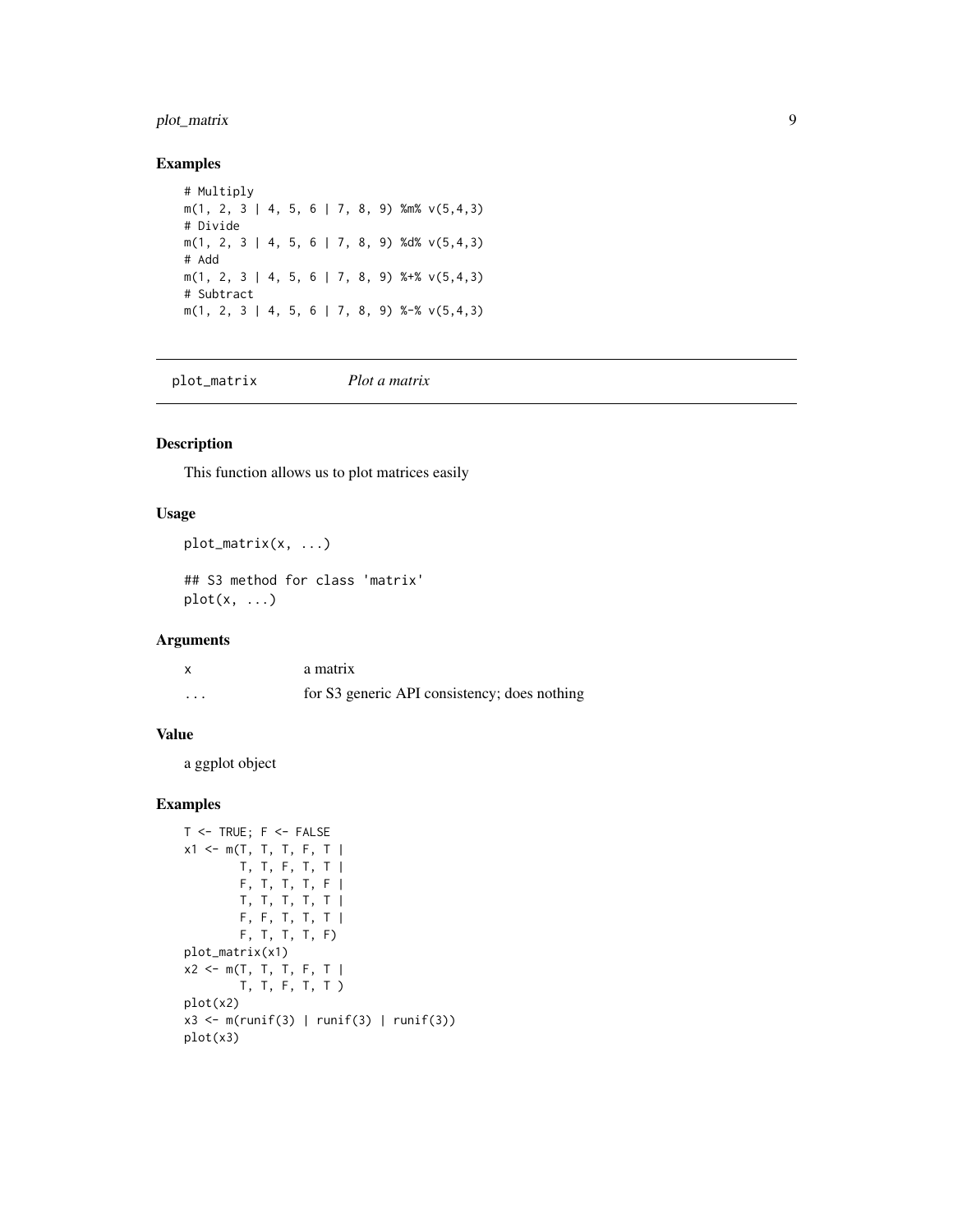<span id="page-9-0"></span>

Create matrix of random choosen boolean values

#### Usage

```
rboolm(nrow, ncol, true. proba = 0.5)
```
#### Arguments

| nrow       | number of rows                           |
|------------|------------------------------------------|
| ncol       | numer of columns                         |
| true.proba | probability of true values; default: 0.5 |

#### Value

a matrix

### Examples

rboolm(3, 3)  $rboolm(4, 5, true. proba = 0.3)$ 

repetitions *Repeat columns or rows*

### Description

Repeat matrix object respectively to its shape and orientation

#### Usage

crep(x, times)

rrep(x, times)

### Arguments

| x     | matrix                |
|-------|-----------------------|
| times | number of repetitions |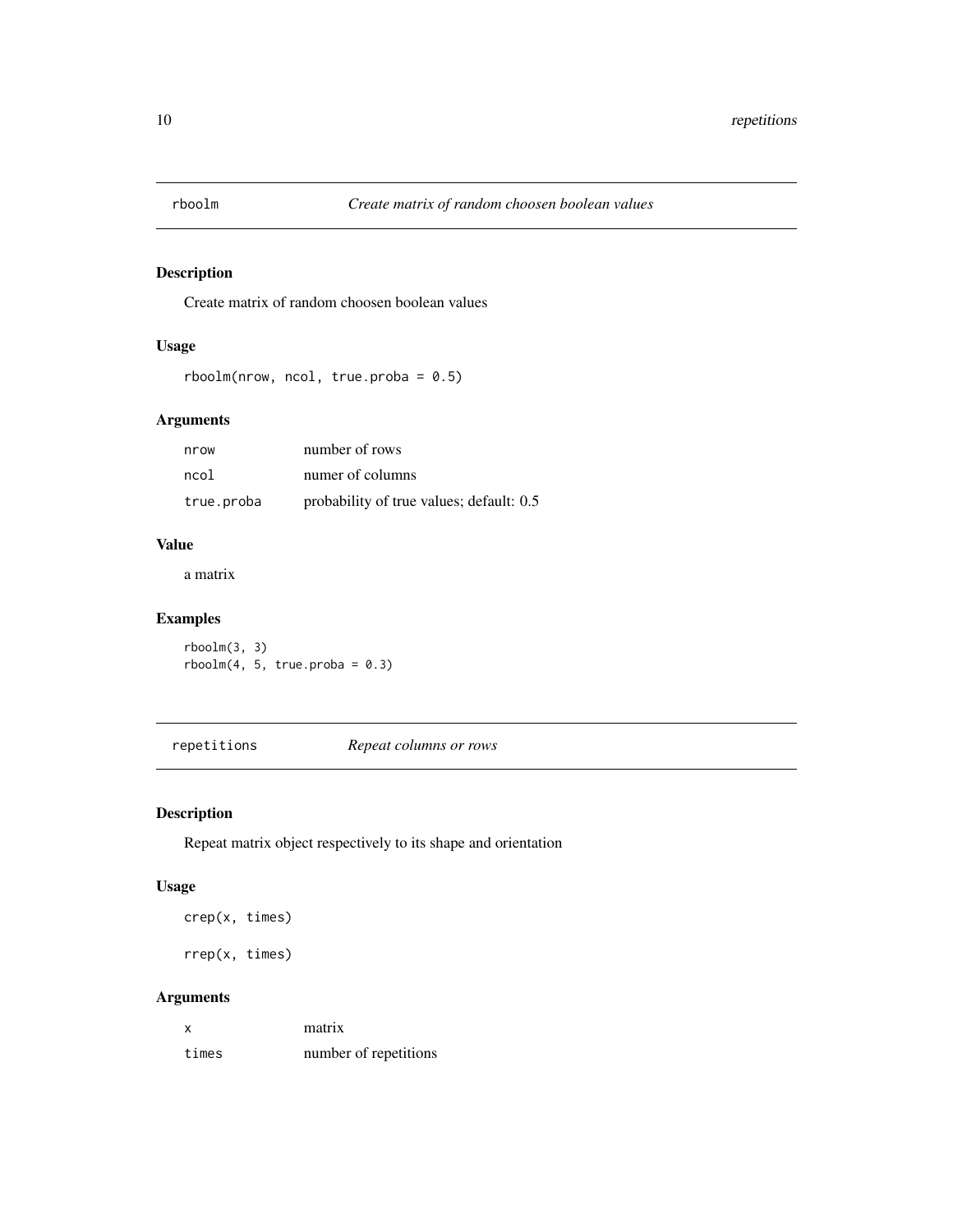#### <span id="page-10-0"></span>runifm **11**

### Details

crep = columnwise repetition rrep = rowwise repetition

#### Value

matrix

#### Examples

```
# Columnwise repetition
crep(v(1:3), 4)
crep(t(v(1:5)), 4)
# Rowwise repetition
rrep(v(1:3), 4)
rrep(t(v(1:5)), 4)
```
runifm *Create matrix of random values drawn from uniform distribution*

#### Description

Create matrix of random values drawn from uniform distribution

#### Usage

runifm(nrow, ncol, min =  $0$ , max = 1)

#### Arguments

| nrow | number of rows                                   |
|------|--------------------------------------------------|
| ncol | numer of columns                                 |
| min  | lower limit of the distribution. Must be finite. |
| max  | upper limit of the distribution. Must be finite. |

#### Value

a matrix

### Examples

runifm(3, 3) runifm $(4, 5, min = -1, max = 3)$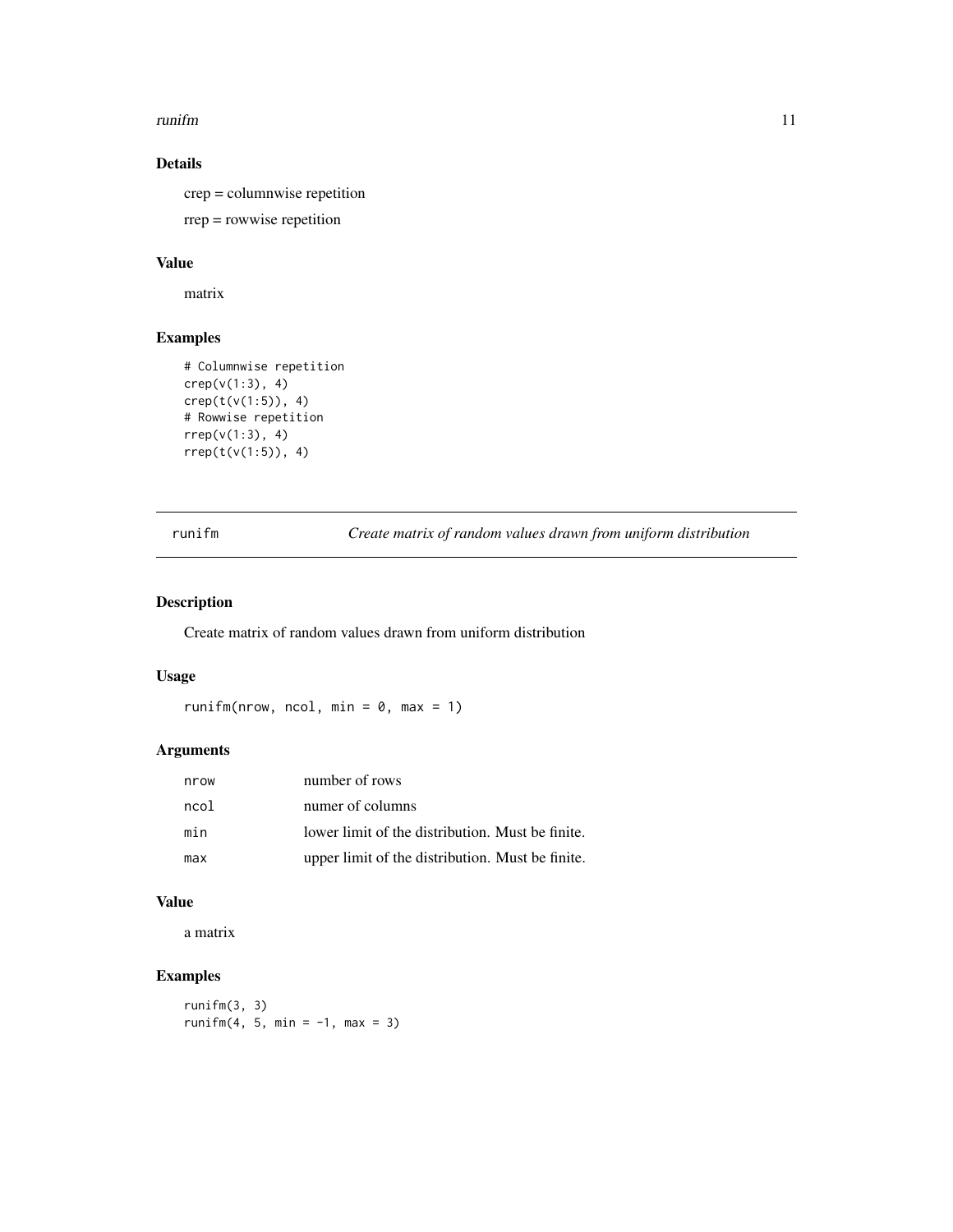<span id="page-11-0"></span>

Create matrix of random values with dimensions copied from an existing matrix

#### Usage

```
runif_same_dims(mat, min = 0, max = 1)
```
#### Arguments

| mat | matrix                                           |
|-----|--------------------------------------------------|
| min | lower limit of the distribution. Must be finite. |
| max | upper limit of the distribution. Must be finite. |

#### Value

a matrix

#### Examples

```
mat < -matrix(0, 3, 3)runif_same_dims(mat)
```
seq\_matrix *Return a sequence of pairs (value, index vector)*

### Description

Facilitates iterating over matrix, returning a sequence of pairs, where the first element is a value at index  $(x, y)$  and the second one is the index  $(x, y)$ 

#### Usage

seq\_matrix(mat)

#### Arguments

mat matrix

#### Value

list of two-element list (single value, two-element vector)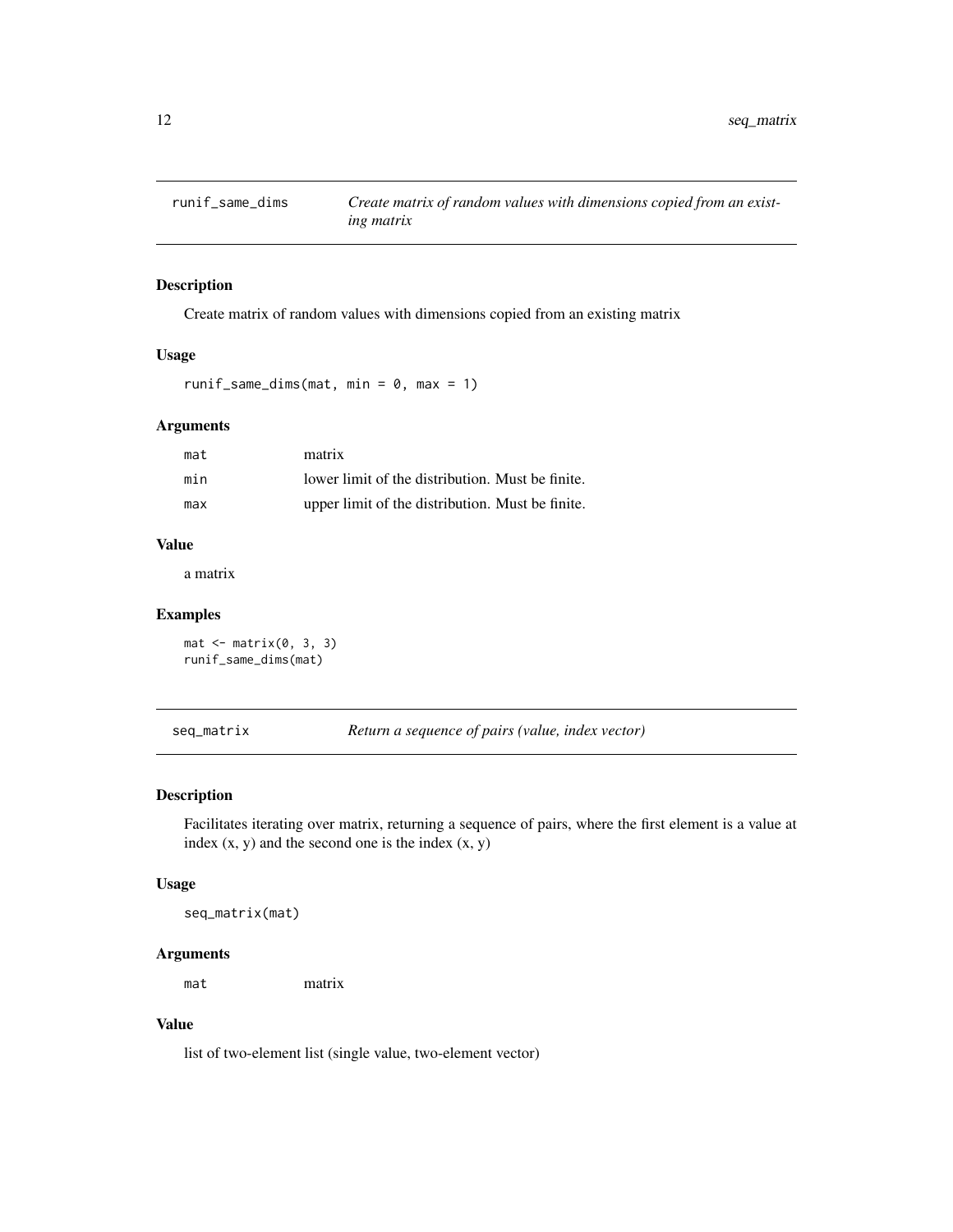#### <span id="page-12-0"></span>set\_values 13

#### Examples

```
mat <- matrix(1:9, 3, 3)
seq_matrix(mat)
```
set\_values *Set multiple values useing one function call*

#### Description

This functions allows to set multiple elements of a matrix instead of using annoying step-by-step assignment by mat $[1,2] < -2$  mat $[2,3] < -0.5$  etc.

#### Usage

set\_values(mat, ...)

 $sv(mat, \ldots)$ 

#### Arguments

| mat                     | a matrix object                                                                                              |
|-------------------------|--------------------------------------------------------------------------------------------------------------|
| $\cdot$ $\cdot$ $\cdot$ | formulae; left hand values should be two-element interger vectors and right-<br>hand: a single-value numeric |

#### Value

matrix

#### Examples

 $mat < -matrix(0, 4, 5)$ set\_values(mat,  $c(1,1) \sim 5$ ,  $c(3, 4) \sim 0.3$ )

#### Description

This function provides convenient shortcut to create a vertical (column) vector.

#### Usage

 $v(\ldots)$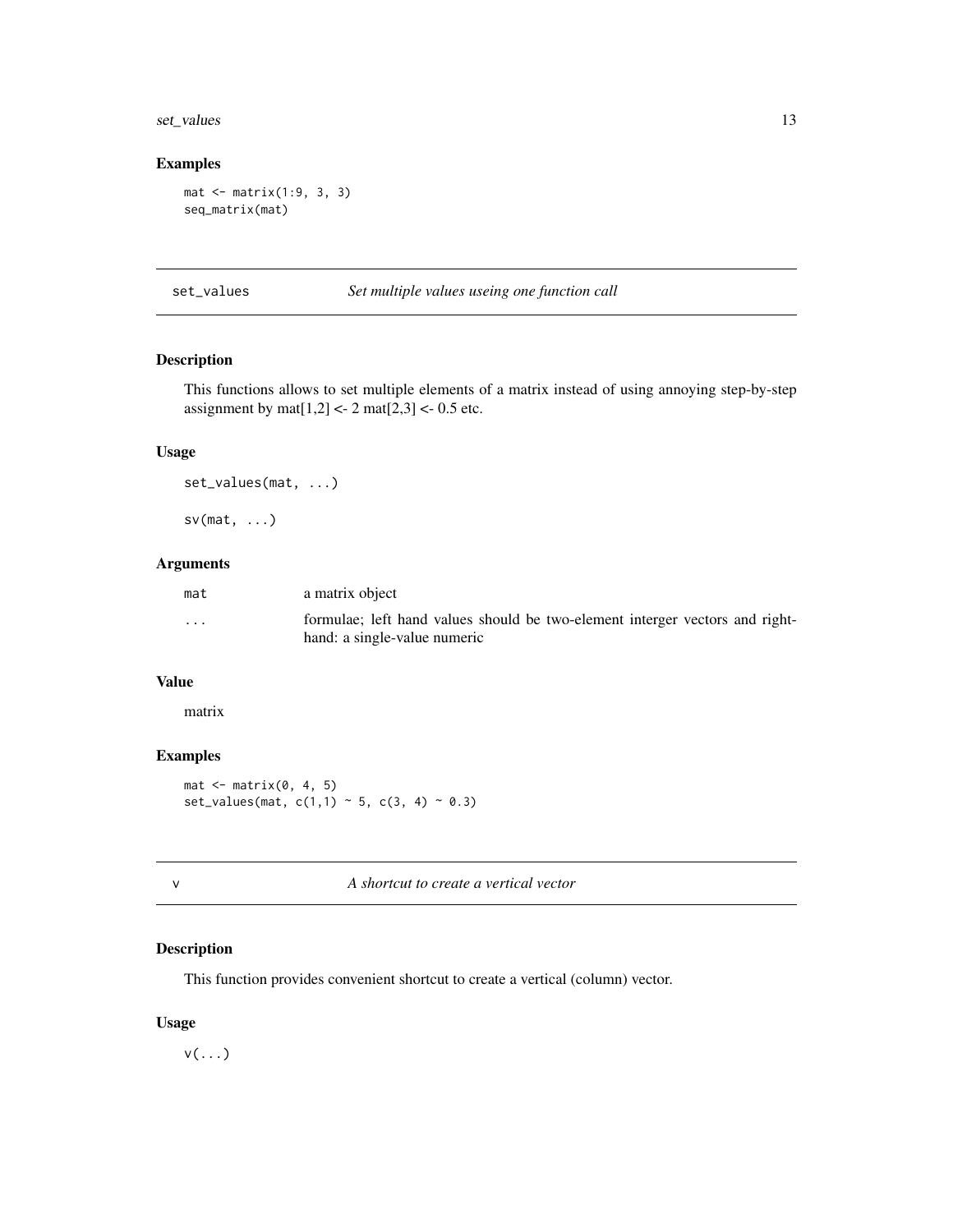#### <span id="page-13-0"></span>Arguments

... arbitrary number of values

#### Value

matrix with dims n\_elements x 1

#### Examples

# Enumerating all the values with commas v(1, 2, 3) # Passing whole sequence as an argument v(1:5)

with\_same\_dims *Create new matrix copying dimensions from the existing one*

#### Description

Create new matrix copying dimensions from the existing one

#### Usage

with\_same\_dims(mat, data)

#### Arguments

| mat  | a matrix with desired dimensions      |
|------|---------------------------------------|
| data | sigle numeric value or numeric vector |

#### Value

a matrix

#### Examples

```
x \leftarrow \text{matrix}(7, 3, 6)x
with_same_dims(x, 0)
with_same_dims(x, c(1, 2))
```